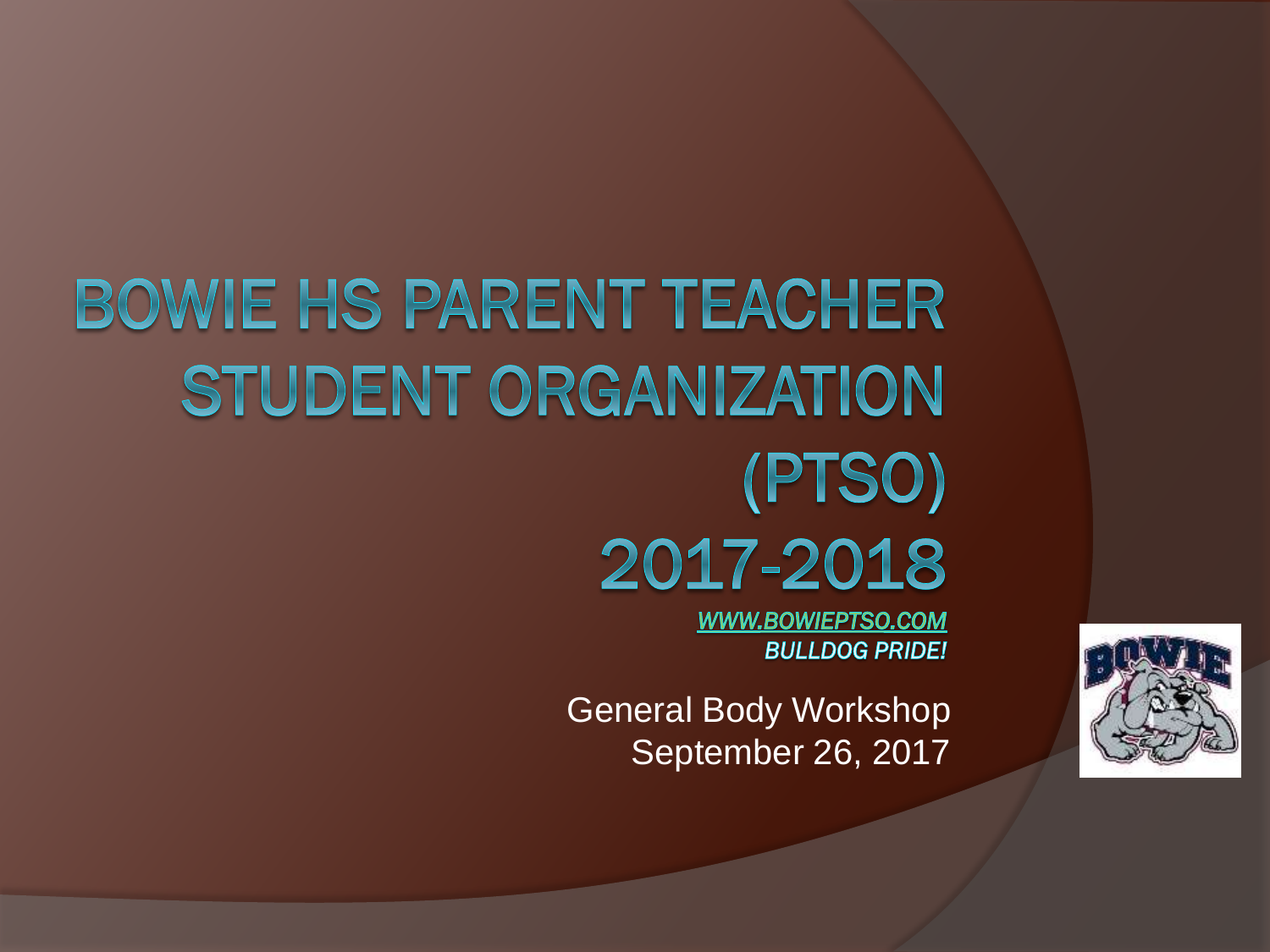# Agenda

- Welcome
- Presentation from the Board
- **Remarks from Ms. Prince**
- **◎ Department Chairs**
- Guidance Office
- **Parent Liaison**
- **Student Govt Association**
- Advice from an alumni and teacher
- Bulldog Brag!
- Networking
- **Closing Remarks**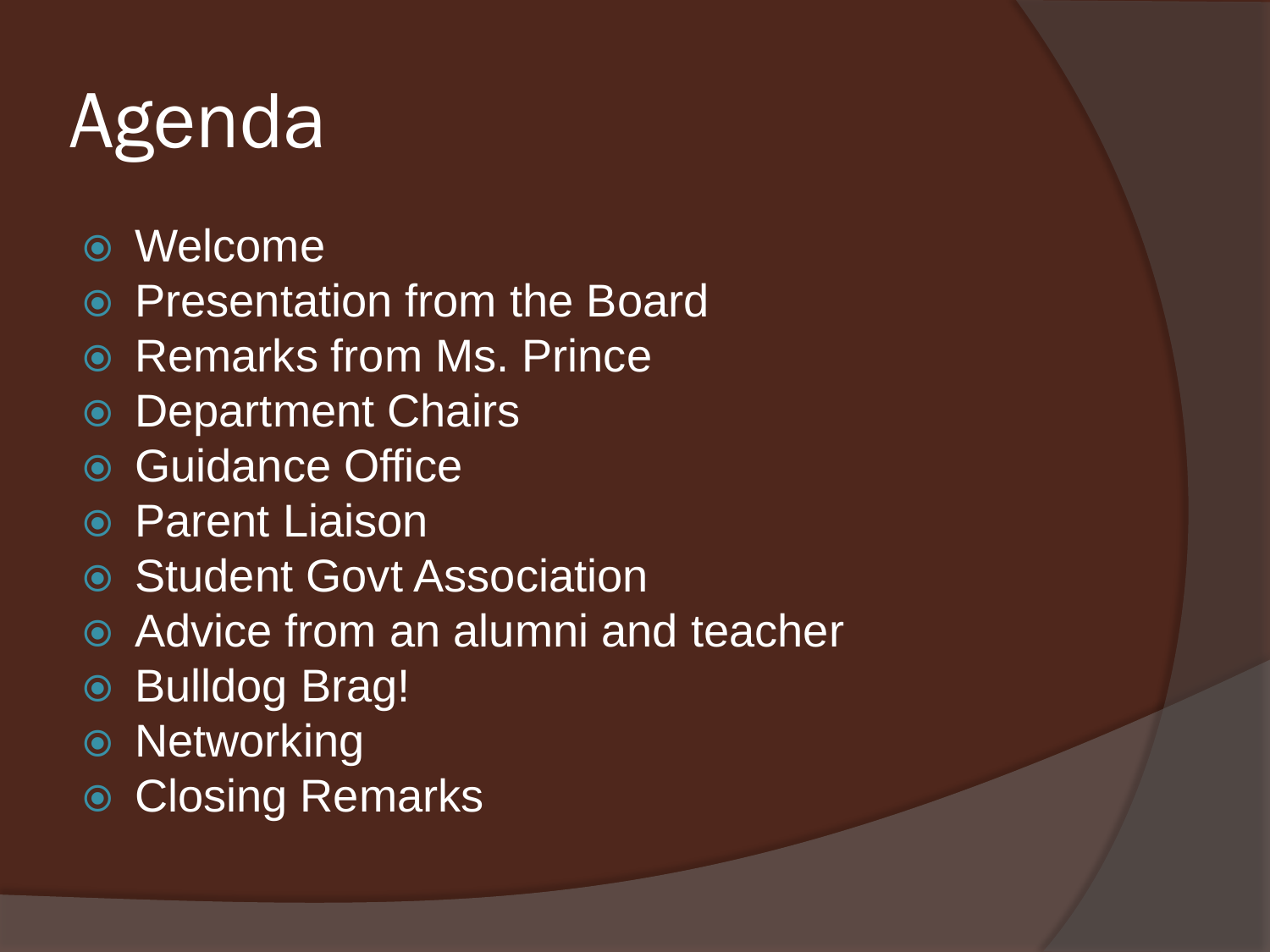## PTSO Mission

- To promote and encourage communication and understanding between parents, teachers, administration, and the student community
- Unify efforts, time, and talents of students, parents, teachers, staff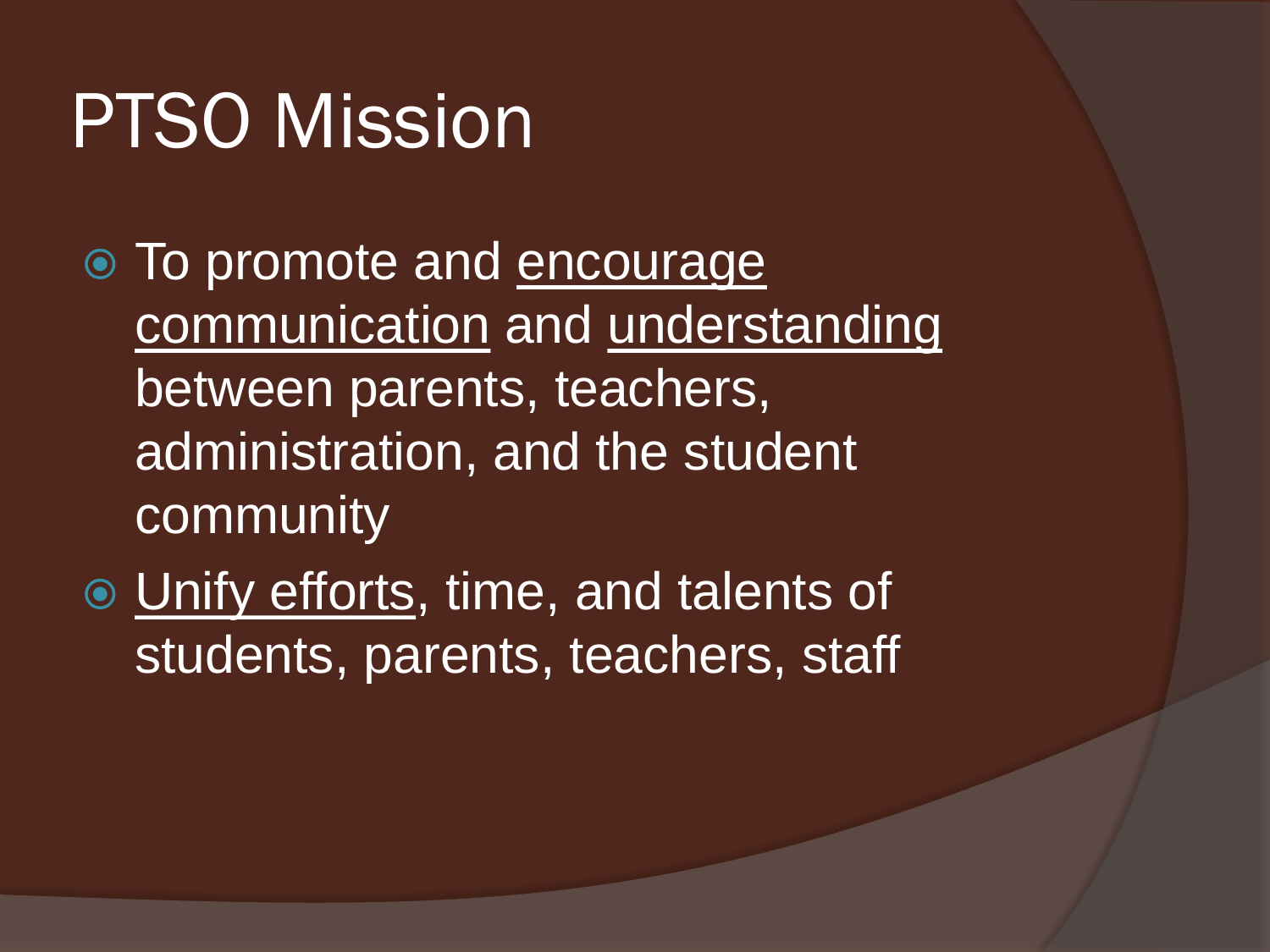## About the PTSO Board

- Multiple perspectives
	- Parent
	- Student
	- Teacher
	- School Administrator
- Unofficial advisors
	- Education researcher
	- Entrepreneur
	- Bowie HS Alumni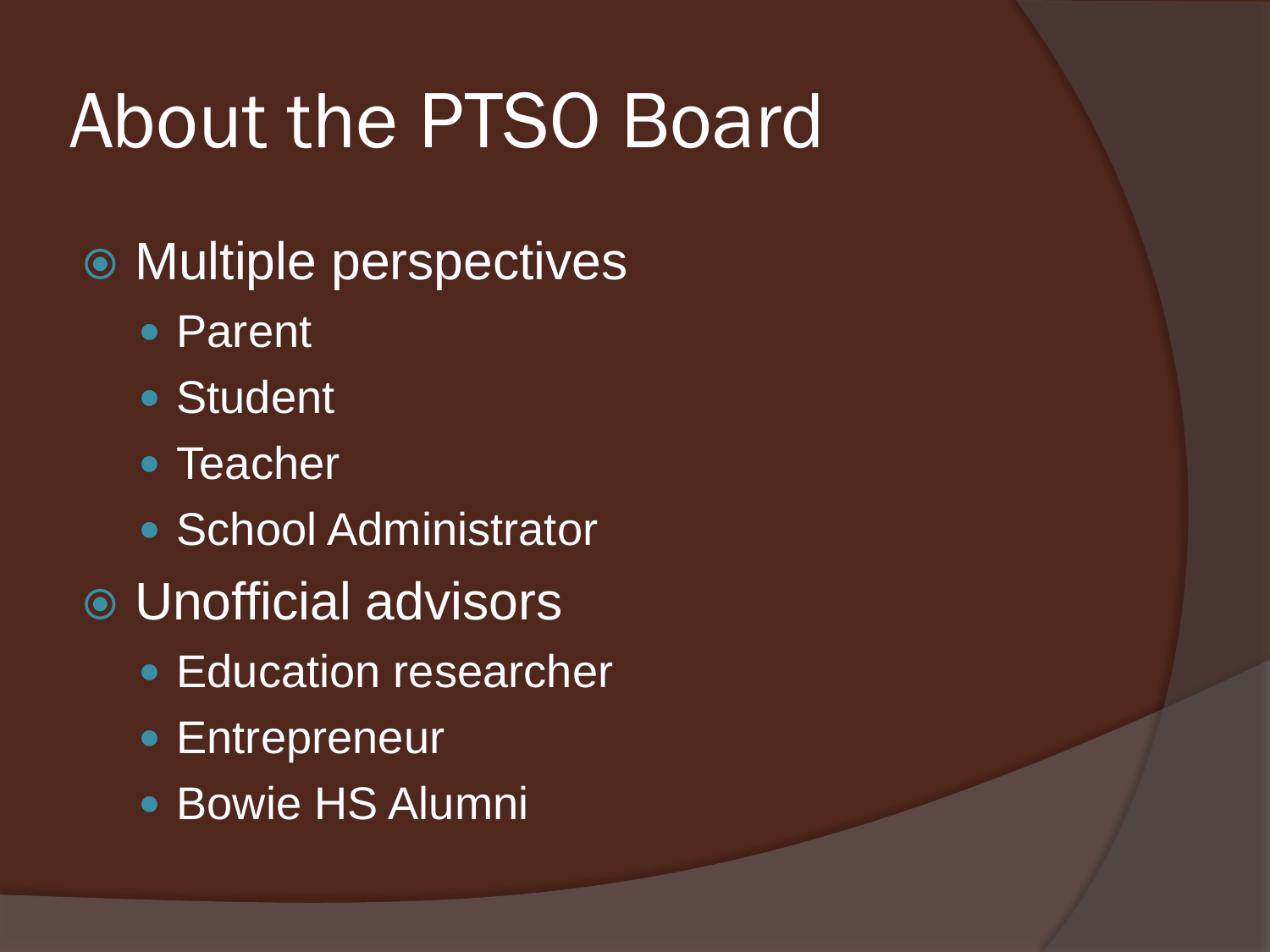## PTSO Committee Leadership

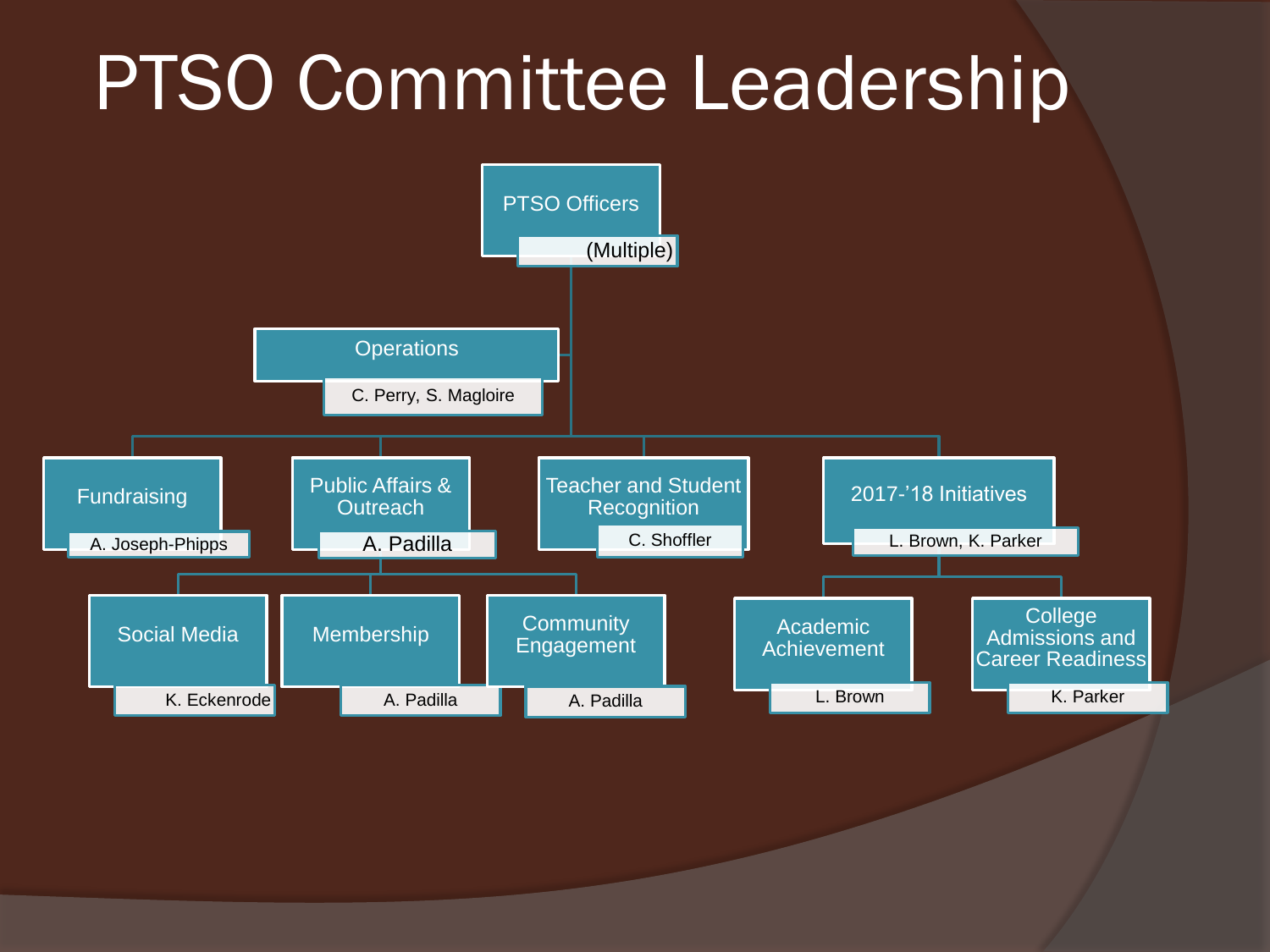## 2017-2018 Goals

- Promote student achievement
	- sponsor school-wide GPA Challenge
	- Achievement teams
- Expand awareness of college and career resources
- $\bullet$  Increase collaboration businesses, community orgs
- Spread good news!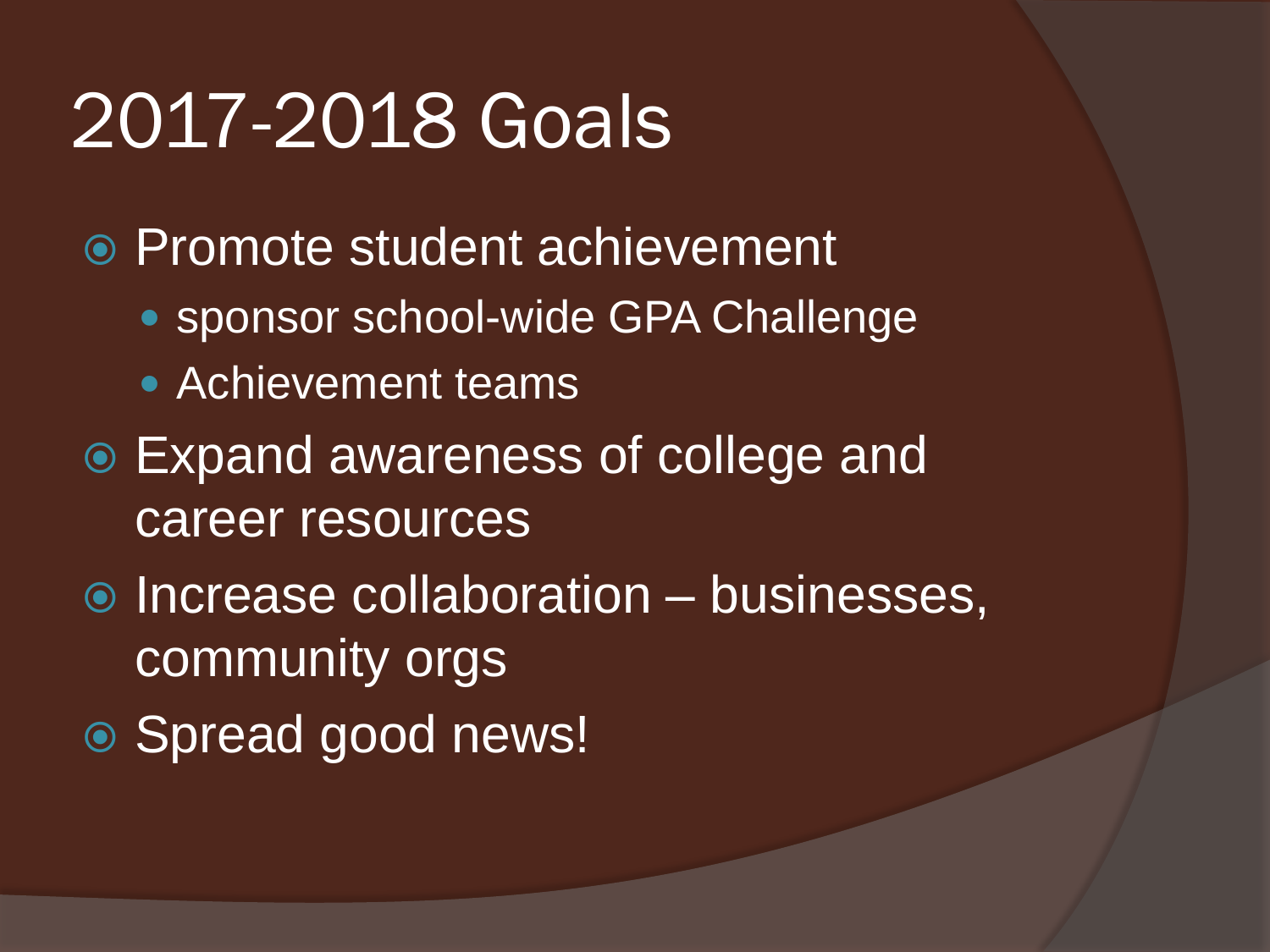#### Planned Events and Workshops

- Financial aid and college planning
- Academic progress, grading policies, academic supports
- Standardized test prep, internships
- **Career Fair**
- School climate, safety and social media
- Public education in Bowie multi-school panel discussion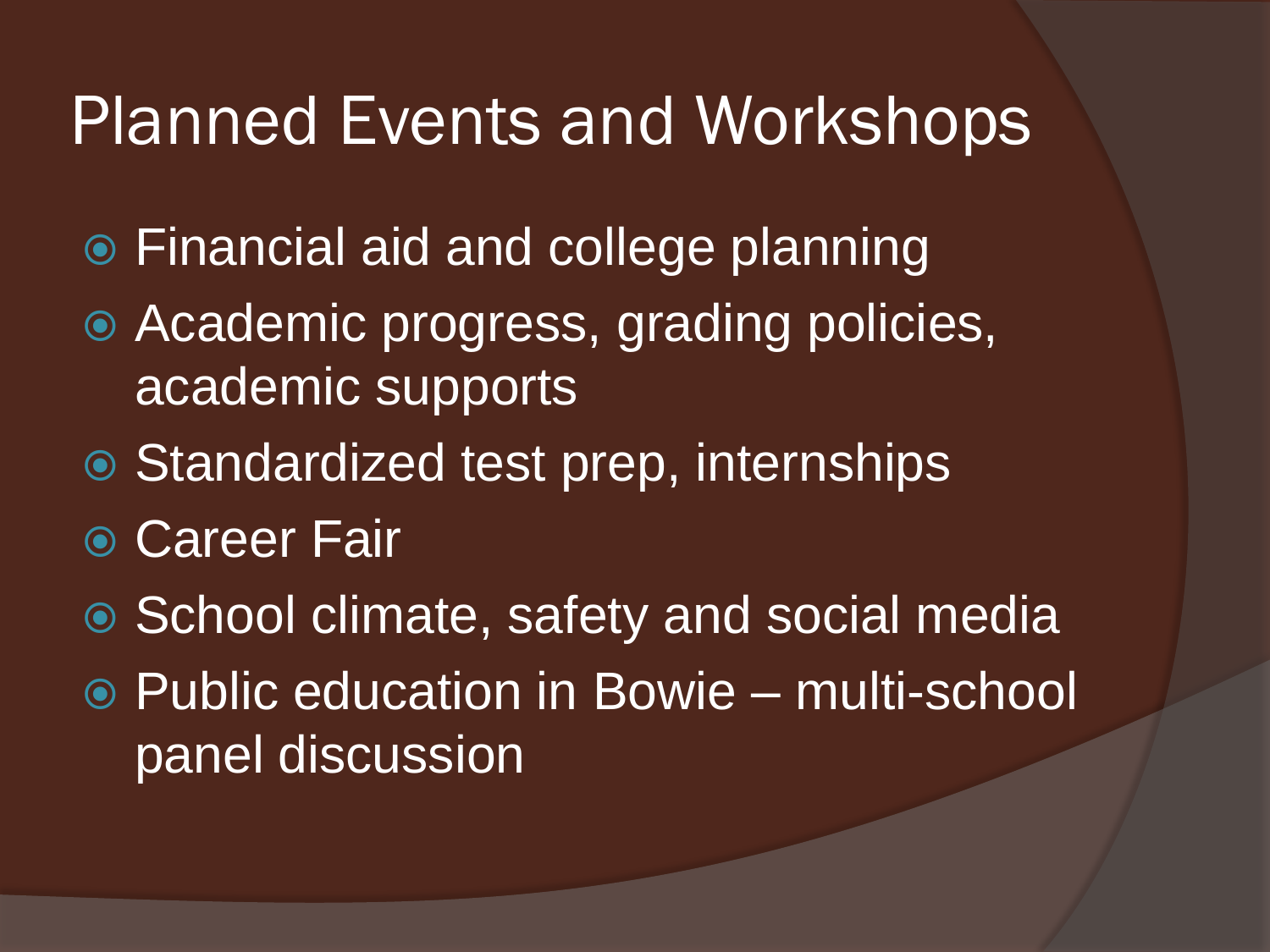#### 2017-2018 Officers – Time to Vote!

- President Llew Brown
- VP 2018: Kimberly Roy, Linda Babb
- VP 2019: Felicia Stewart, Tia Yisrael
- VP 2020: Kelvin and Connie McClinton
- VP 2021: Cassandra Shoffler, Monique **Bates**
- Treasurer: Felicia Stewart
- Secretaries: Aniyah Yisrael, Karen Parker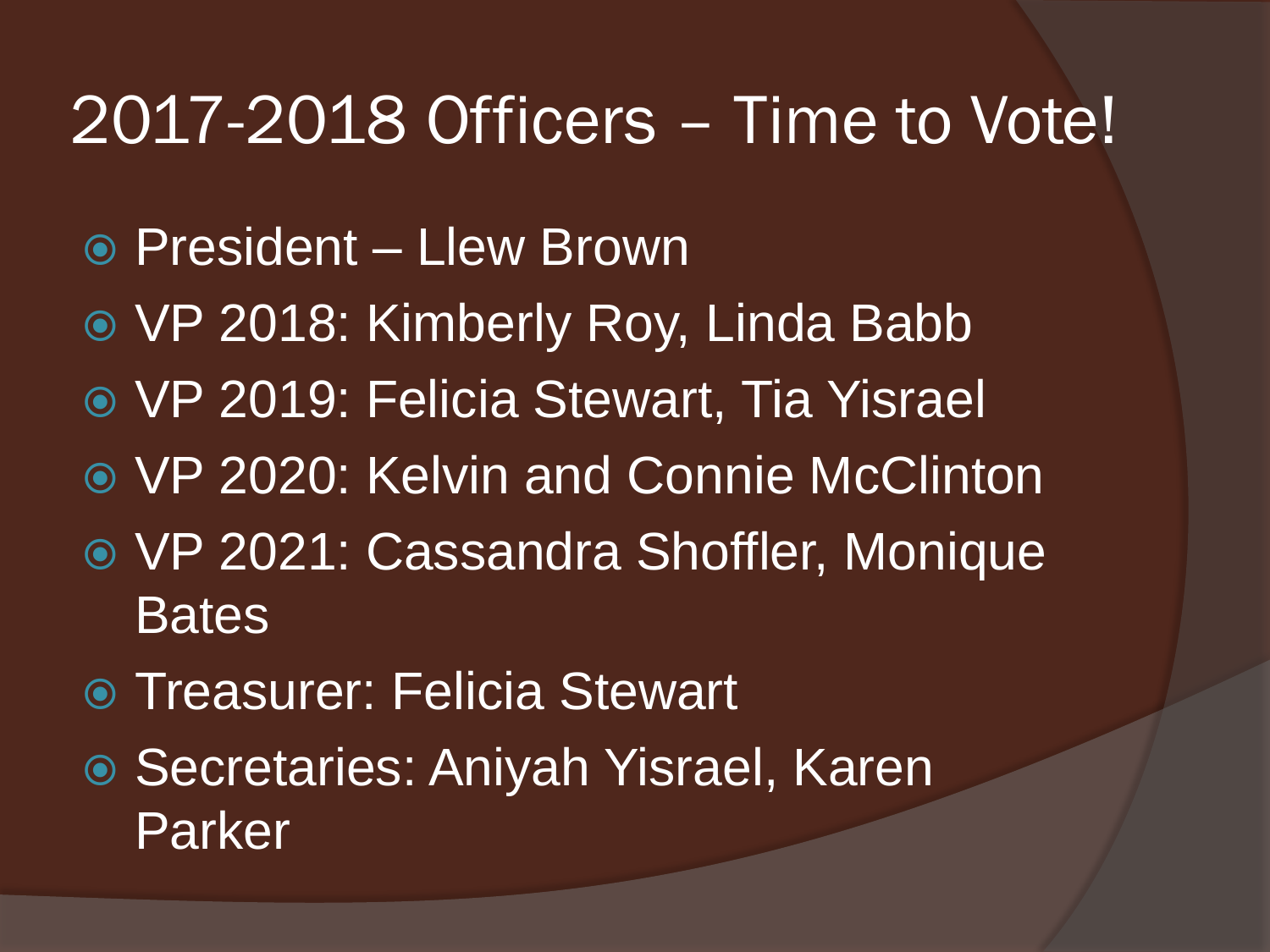### 2017-2018 Budget – Time to Vote!

- Estimated revenue \$10,200
	- Balance brought forward: \$4,500
- Key revenue sources:
	- Membership dues
	- Passive streams (retail stores)
- Estimated expenses: \$8,000
- Major expenses:
	- Staff and student appreciation
	- **Academic and career readiness initiatives**
- *[vote]*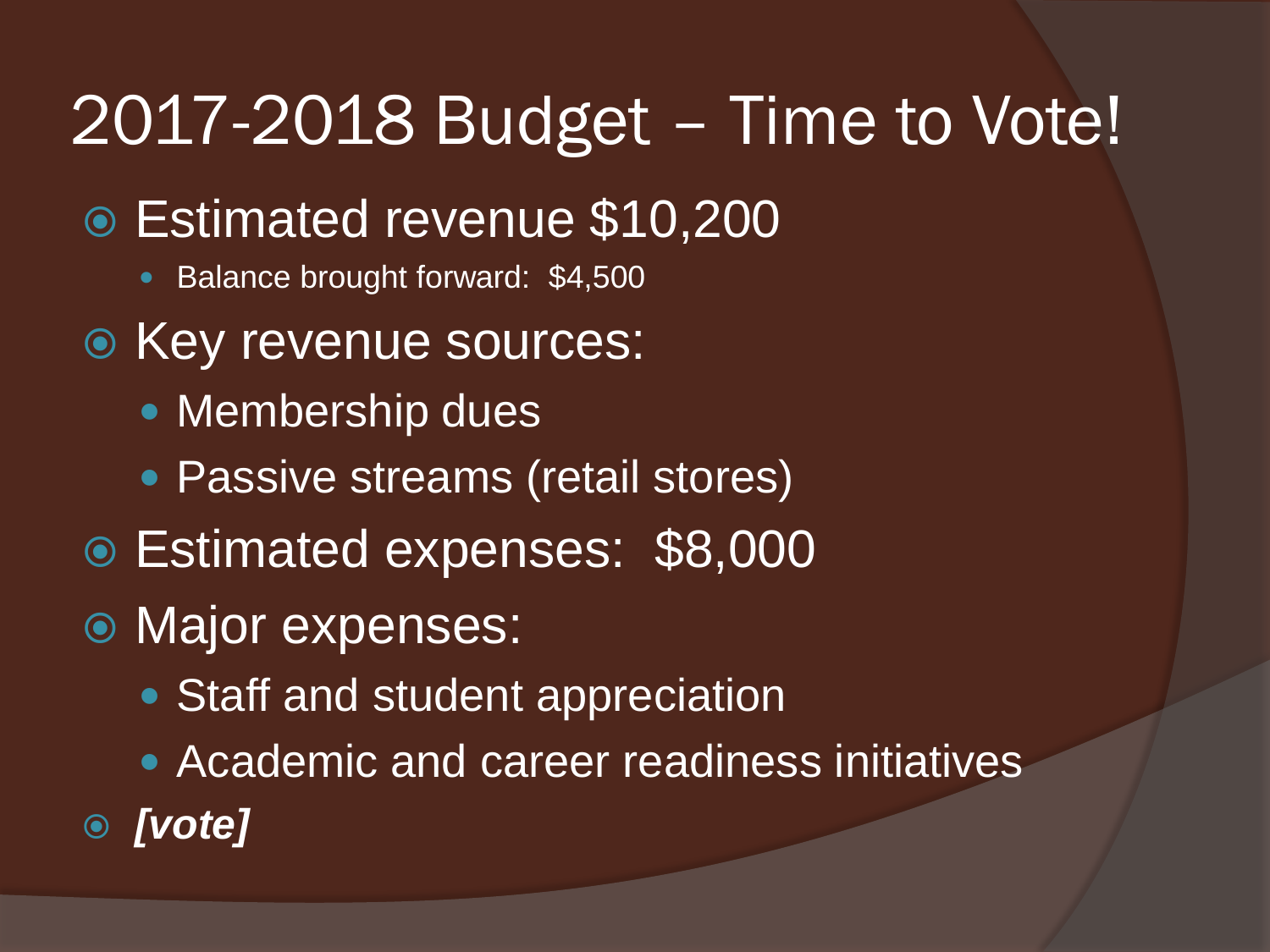### Ways to make a difference

- Be an active member [ww.bowieptso.com](http://www.bowieptso.com/)
- **Engage in person** 
	- **Work**shops Monthly, 3rd Tuesday, 7pm
- **◎ Share information online** 
	- Facebook search for Bowie High PTSO
	- Twitter @bowiehsptso
	- Email [bowiehighptso@gmail.com](mailto:bowiehighptso@gmail.com)
	- Discussion group -BHSParents@googlegroups.com
	- Remind text @bowieptso to 81010 for text message reminders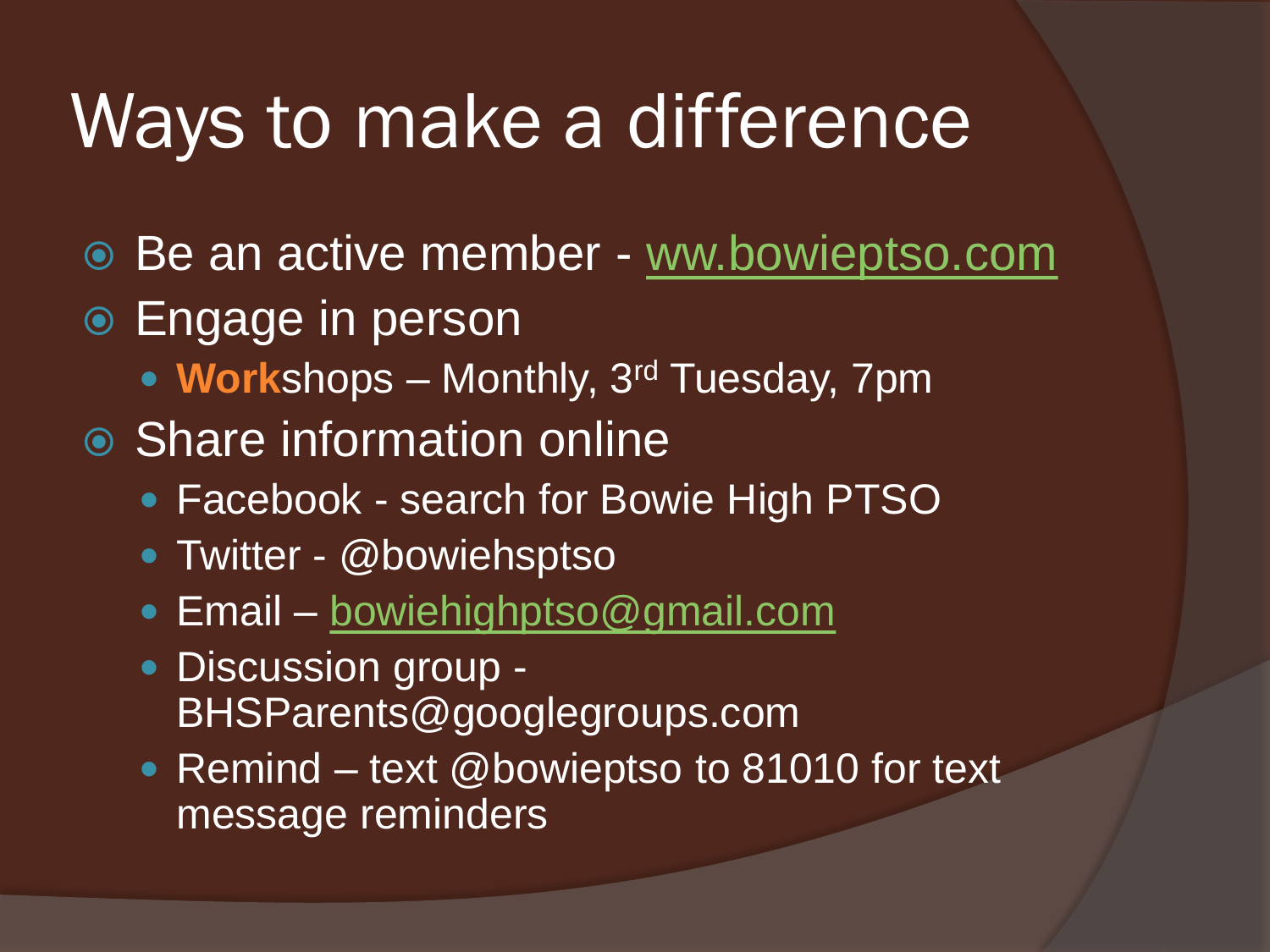## PTSO members…

- Go to work
- Drive their children to clubs and practices
- Take care of elderly parents
- **Example 10 Believe their success is tied to Bowie** HS' success

## …are just like you